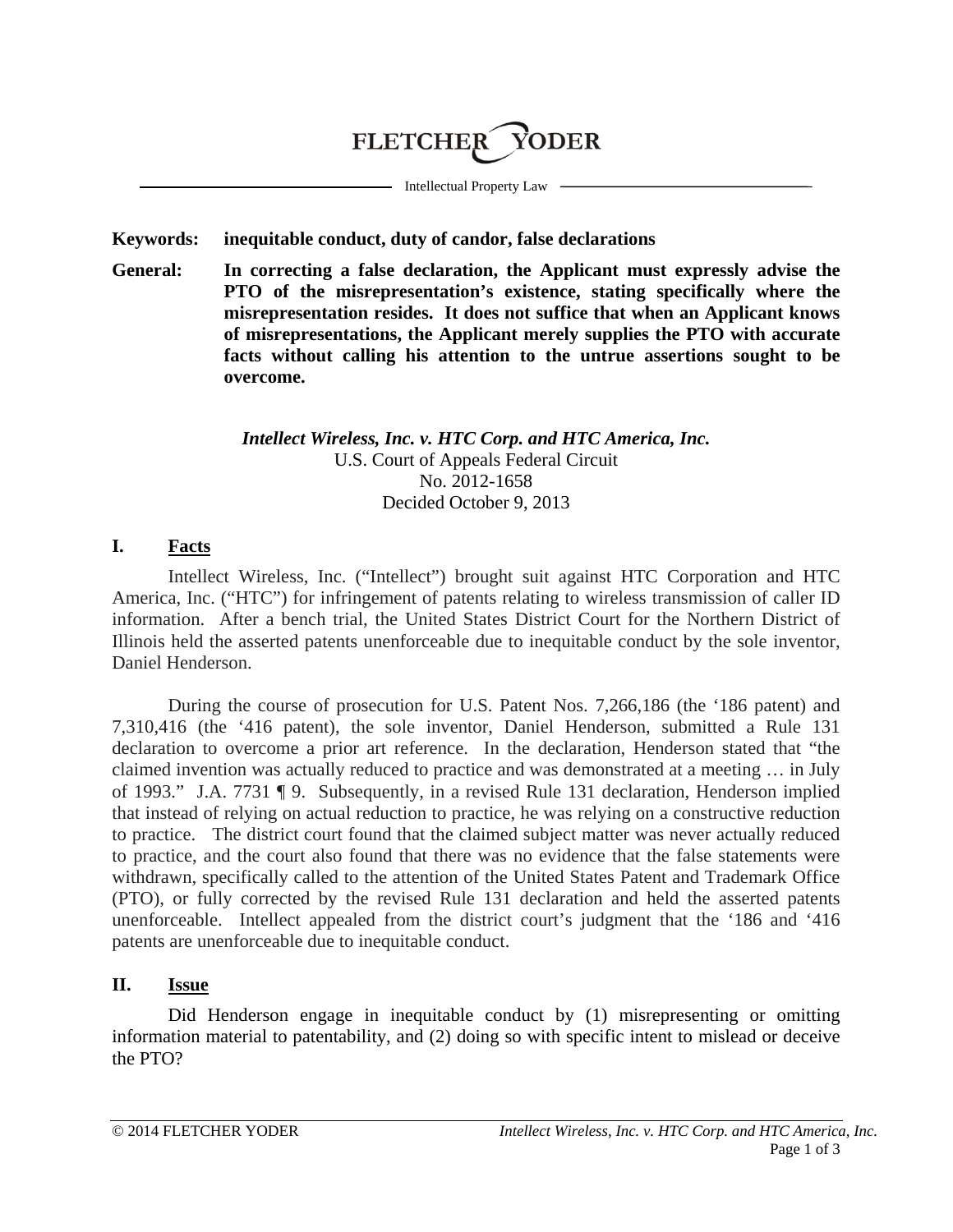### **III. Holding & Discussion**

Yes. The court found that filing an unmistakably false affidavit constitutes misconduct material to patentability, and the court found that there is clear and convincing evidence to infer an intent to deceive the PTO.

The Federal Circuit's standard for finding inequitable conduct related to prosecuting a patent application was set forth in the en banc decision in *Therasense Inc. v. Becton Dickinson & Co.*, 649 F.3d 1276, 2011 BL 137835, 99 U.S.P.Q.2d 1065 (Fed. Cir. 2011). The Federal Circuit summarized its two pronged standard as requiring proof that the applicant (1) misrepresented or omitted information *material* to patentability and (2) did so with specific *intent* to deceive the patent office. Further, the court in *Therasense* stated that "[w]hen the patentee has engaged in affirmative acts of egregious misconduct, such as the filing of an unmistakably false affidavit, the misconduct is material." *Id.* at 1292. The court held that there was the materiality and intent to find the patents unenforceable due to inequitable conduct.

## **i. Materiality**

The court stated that it is undisputed that Henderson's original declaration was unmistakably false. From this, the court reasoned from the *Therasense* decision that absent curing, the false original declaration establishes materiality. Further, the court noted that the Federal Circuit's standard for curing a false declaration is to "expressly advise the PTO of [the misrepresentation's] existence, stating specifically wherein it resides … [and] if the misrepresentation is of one or more facts, the PTO [must] be advised what the actual facts are." *Rohm & Haas Co. v. Crystal Chem. Co.*, 722 F.2d 1556, 1572 (Fed. Cir. 1983). Additionally, the court stated that merely supplying the Examiner with accurate facts without calling to the Examiner's attention the misleading assertions do not constitute curing the false original declaration. *See id.*

In applying these standards, the court reasoned that the revised Rule 131 declaration did not cure the original declaration under the *Rohm & Haas* standard. Because the revised declaration did not expressly negate the false references to the actual reduction to practice in the original declaration, the court found that the revised declaration did not cure the misconduct. Additionally, as indicated in *Therasense*, the court concluded that filing the unmistakably false declaration absent a subsequent cure is a material act of misconduct.

## **ii. Intent**

The court found that there was no clear error in the district court's fact finding on intent. The court reasoned that submission of the original Rule 131 declaration with false examples of actual reduction to practice to overcome a prior art reference strongly infers an intent to deceive. Further, the court added that Henderson engaged in a pattern of deceit during the prosecution of several other applications related to the '186 and '416 patents. The court reasoned that this pattern of deceit furthers the inference of intent to deceive.

Additionally, the court noted that the district court's finding of intent could be affirmed based on the content of the original Rule 131 declaration and the revised Rule 131 declaration